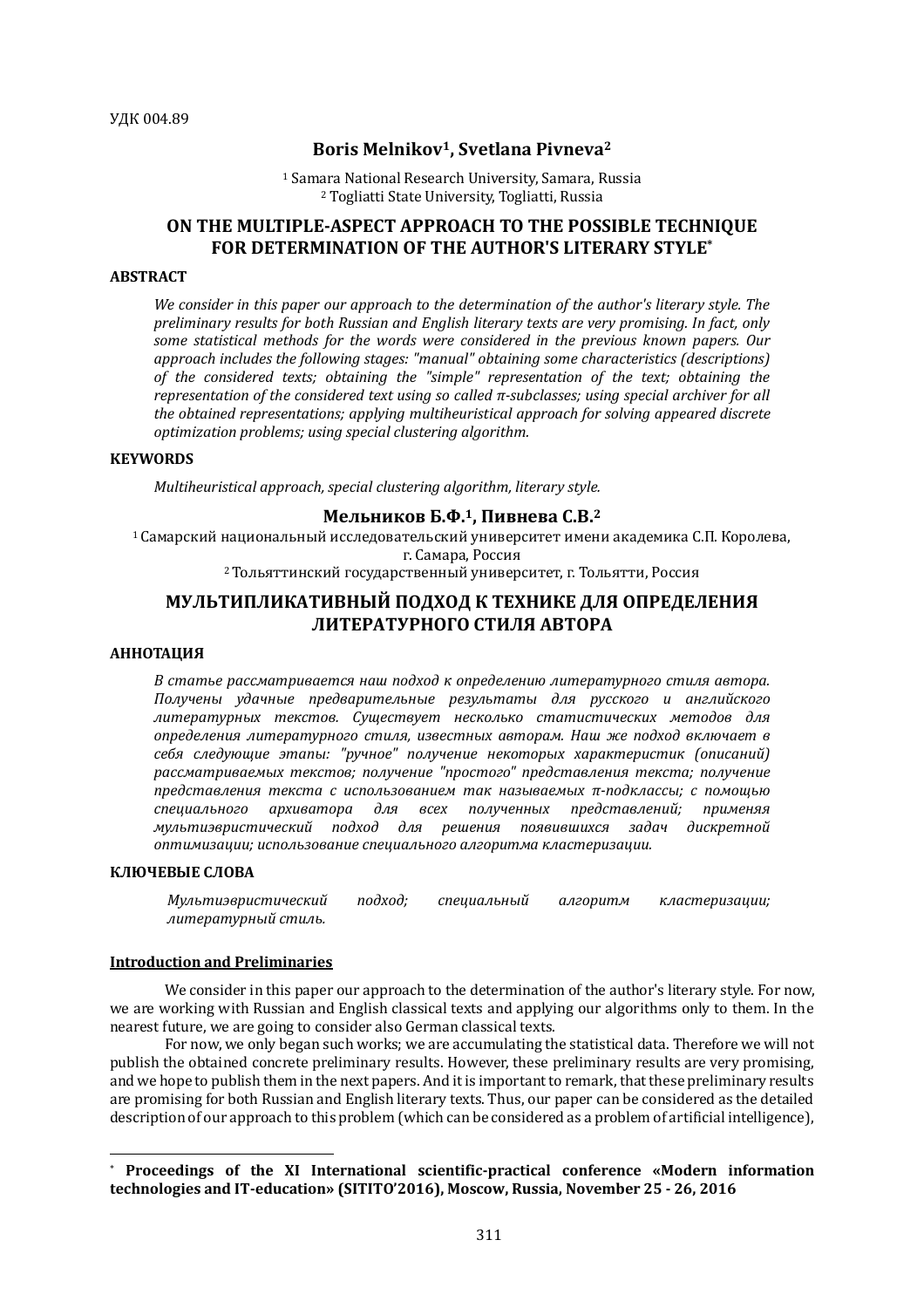and such approach was already applied in some other problems of artificial intelligence.

Despite such questions (i.e., the automatic determination of the author's literary style) were considered since at least 1916 ([1]), author does not know the papers where the literary style is determined by the investigation of grammatical structures.

However, there were a lot of papers where a lot of approaches to considering grammatical structures were described; but after [2] (1993), there was very likely no good reviews of such papers. However, author does not know papers where the determination of the author's literary style was considered using grammatical structures.

In Russian\*, such possible techniques were reviewed in [3,4]. However, only some statistical methods were considered in the techniques reviewed there. Let us remark that in the well-known work [5] (also related to the Russian literary texts), also only some statistical methods for the words were considered. Below, we shall call such methods by "usual" ones.

And we propose in this paper a multi-aspect approach to this problem. Our approach includes the following stages:

A "manual" obtaining some characteristics (descriptions) of the considered texts. Remark that some other aspects of our approach can (i.e., its stages considered below) be considered as automatically obtaining such characteristics. Applying the "manual" characteristics to the special representation of considered texts.

Obtaining the "simple" representation of the text (i.e., representation for "usual" algorithms).

Obtaining the representation of the considered text using so called π-subclasses. It is a special description of the grammatical structures. This description can be considered as an alternative to the description using Chomsky hierarchy. We already applied such description in some problems of formal languages theory ([6,7]), and began to apply it in this problem. Most of author's results connected with such representation were published in Russian; in English, some its applications (for the representation of some formal languages, at first, simple programming languages) and also the references can be found in [7,8].

Using special archiver for all the obtained representations. For now for its description (i.e., for algorithms of archiving and some its practical results), we have a master thesis only [9]; we are going to publish these results in the nearest future. Let us remark, that the goal of considering algorithm of this archiver is not the data compression, but automatically obtaining some characteristics of considered texts.

For each used representations, applying multiheuristical approach (solving appeared discrete optimization problems) to special comparing of two long string representing two considered texts. See [10] for the detailed description of such approach.†

Using special clustering algorithm, i.e., our version of hierarchical clustering algorithm. Clustering can be used to obtain some texts which seem to belong to the same author. This version was of hierarchy clustering algorithm was published only in Russian [11].

In the next sections, we shall describe some stages of our approach (i.e., its components which are interested for the subject of this paper) some more detailed.

## **A "manual" obtaining some characteristics of the considered texts**

This section is "most informal", and, therefore, we cannot describe it detailed. Really, the possible characteristics (i.e., descriptions) of the considered texts strongly depend on the used language. Therefore we can consider the obtaining such descriptions as a new sub-problems of artificial intelligence, which are similar to the problems of obtaining knowledge from the expert and formalization these knowledge in some expert systems (we mean rule-based approach here).

Thus, our characteristics could be very different for different considered languages. We shall consider briefly only two used examples of such characteristics used in our computer programs for Russian literary texts.

One of them is using phraseological stock phrases. However by [3],‡ "much more often, in the author's texts there are no pronounced words and word constructions, no prominent stock phrases". But we already began to analyze this characteristic.

And the second possible characteristic is the relative frequency of using loan words.

In both such cases, we need some dictionaries (data bases of corresponding text structures) for obtaining such characteristics. Moreover, in the first case, we need something like data base using our representation of the grammar structure.§ But let us remark, that working with such data bases cannot be

 $\overline{\phantom{a}}$ 

<sup>\*</sup> We mean here both Russian scientific papers and Russian language for determination of the author's literary style.

<sup>†</sup> After [10] (2005), author has published some other papers on this multiheuristical approach. But it is not important for the subject considered here, i.e., for the possible techniques for determination of the author's literary style

<sup>‡</sup> Remember that [3] is devoted to Russian texts.

<sup>§</sup> See also Section 3.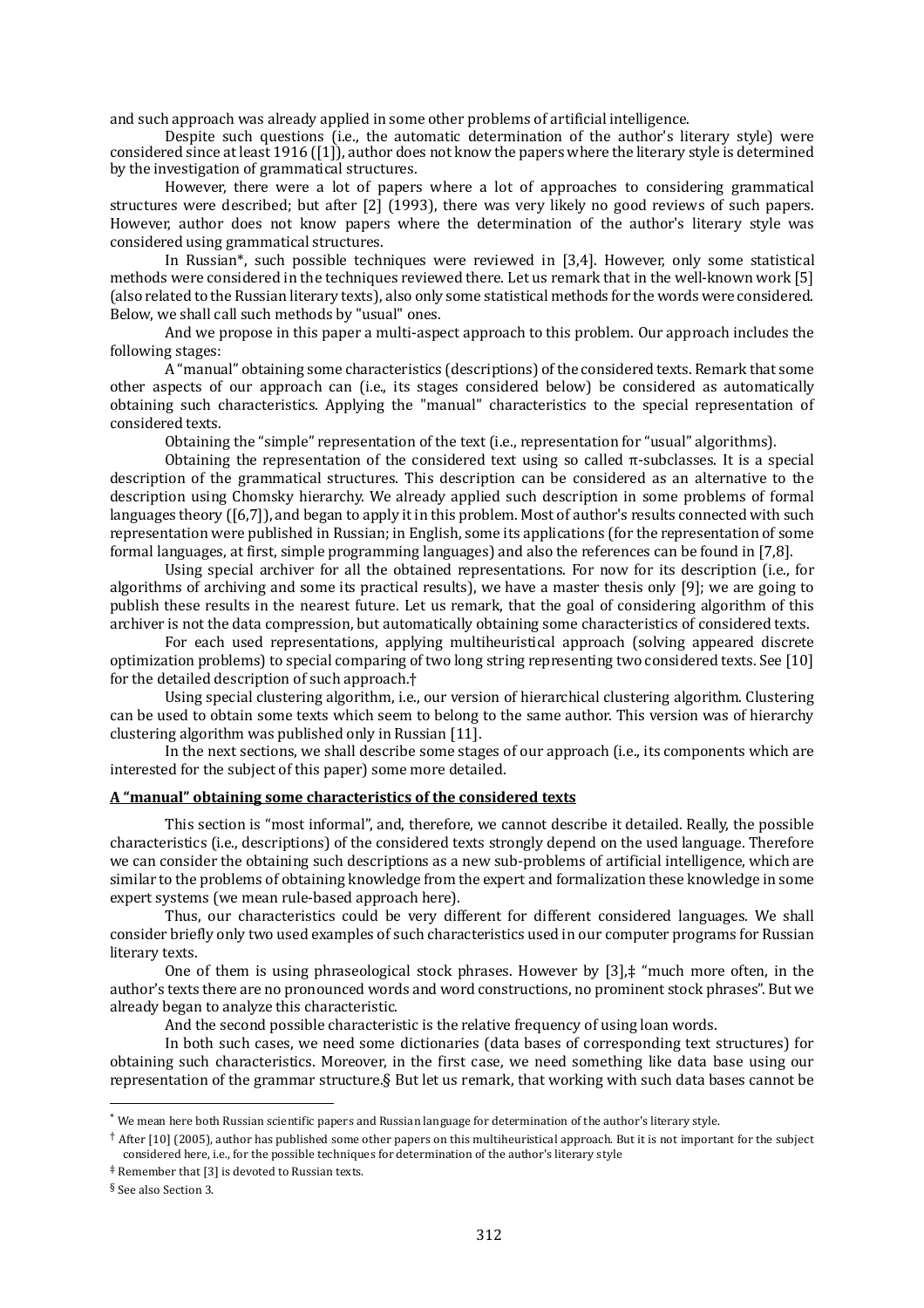considered as working with "simplest statistical method" which was criticized before.

# **Obtaining the representation using π-subclasses**

As we said before, we use a special description of the grammatical structures, which can be considered as an alternative to the description using Chomsky hierarchy. We have already applied such description in some problems of formal languages theory ([6,7]), and began to apply it in this problem. Most of author's results connected with such representation were published in Russian; in English, some its applications (for the representation of some formal languages, at first, simple programming languages) and also the references can be found in [7,8].

The next example\* can be considered as a connection (a "bridge") between using  $\pi$ -subclasses in formal and natural languages. Let us consider grammatical structure of programming language Pascal, which defines compound statement. We shall use special brackets '( and )' to denote iterations and  $\varepsilon$  for the empty word. The other designations (i.e., A, B, L,  $\mu$  and  $\Psi$ ) were defined in [7]. Thus, let

[compound statement] ::= begin [sequence of statements] end

 $\overline{\mathsf{I}}$  [sequence of statements] ::= [statement] '(; [statement] ]'

We can define here

 $L = \{begin[red] \text{begin} \text{f} \text{sequence of statements} \} \end{bmatrix}$ 

 $A = \{begin{bmatrix} (f_{\text{statement}}); \\ \end{bmatrix} \in \}$ 

B = { ε'( ; [statement] )' end }

Remark that we succeeded in describing the language L without the productions for the nonterminal

[sequence of statements]. And then the language defined by the construction [compound statement] is  $\Psi^*(\mu, L)$ . Remark that all the needed conditions (i.e., conditions for Proposition 2 of [7]) hold.

Thus, this example demonstrates a successful applying of π-subclasses. And the same constructions can be used in natural languages (at first, in English). Without strict mathematical theory, the profit of applying π-subclasses can be defined for English infinitive phrases (adjective, adverb or noun ones). Recognizing them, we use the same π-subclasses as we considered in the example for formal programming language.†

And the similar acceptable representation can simply be also applied to the following English phrases: present ones; past participial ones; gerund ones; prepositional ones; absolute ones; appositive ones; and also adjective, adverb and noun subordinate clauses. All this structures can be successfully represented using π-subclasses.‡

## **A short description of special algorithm of archiving text**

In this section, we shall very briefly describe our simple algorithm of the text archiving. As we said before, the goal of considering algorithm is not the data compression,§ but automatically obtaining some characteristics of considered texts.

Thus, let us consider the usual 8-bit letter representation as the 0th stage of the archiving.\*\*

On the 1st stage we pass to the 9-bit representation. Using this passing, we use the high-order bit to designate what we have in other 8 bits: the letter or the number of pairs. Such possible 256 pairs represent the "best pairs" of the input data, i.e., the mostly used pairs in the considered text.††

After that we pass to the 10-bit representation, etc. However, as we said before, the goal is not the best comparing, but automatically obtaining some characteristics of considered texts. It is important to remark, that like dealing with the algorithms of neural networks, we often "do not understand what our algorithm makes", i.e., we obtain the needed characteristics independently on the texts of our computer programs. Thus, we formulated the main difference between "manual" and automatically obtaining the

 $\overline{\phantom{a}}$ 

<sup>\*</sup> It can be considered as an modified and improved Example 2 of [7].

<sup>†</sup> Moreover, we use some simplified construction, because, for example, we do not need here the unlimited enclosing of considered constructions.

<sup>‡</sup> To finish this section, let us remark the following thing. Algorithms for working with π-subclasses can include auxiliary algorithms for working with finite automata of special form. (Because π-subclasses can be considered as special representations of regular formal languages.) And the most acceptable short representation of such automata can be constructed by the theory [12]. However, these things are far from our subjects.

 $\frac{6}{3}$  Or, rather, the goal of this paper is not the data compression. We have obtained some successful results for some groups of archived data. We are going to publish such results in the nearest future.

<sup>\*\*</sup> Certainly, for most languages we may use 5 bits (i.e., 32 letters) for this 0th stage. This possible alternative (i.e., whether we use the recoding into the 5-bit letter representation and start from it) can be considered as an additional heuristic. Also we can use arithmetical (Huffman) coding (see [13] etc), which also can be considered here as a heuristic. Remark that usually this coding is used after the main algorithm, but we use this coding (a subsidiary transformation) before it.

<sup>††</sup> Remember that we are working not only with the given texts, but also with some their representations.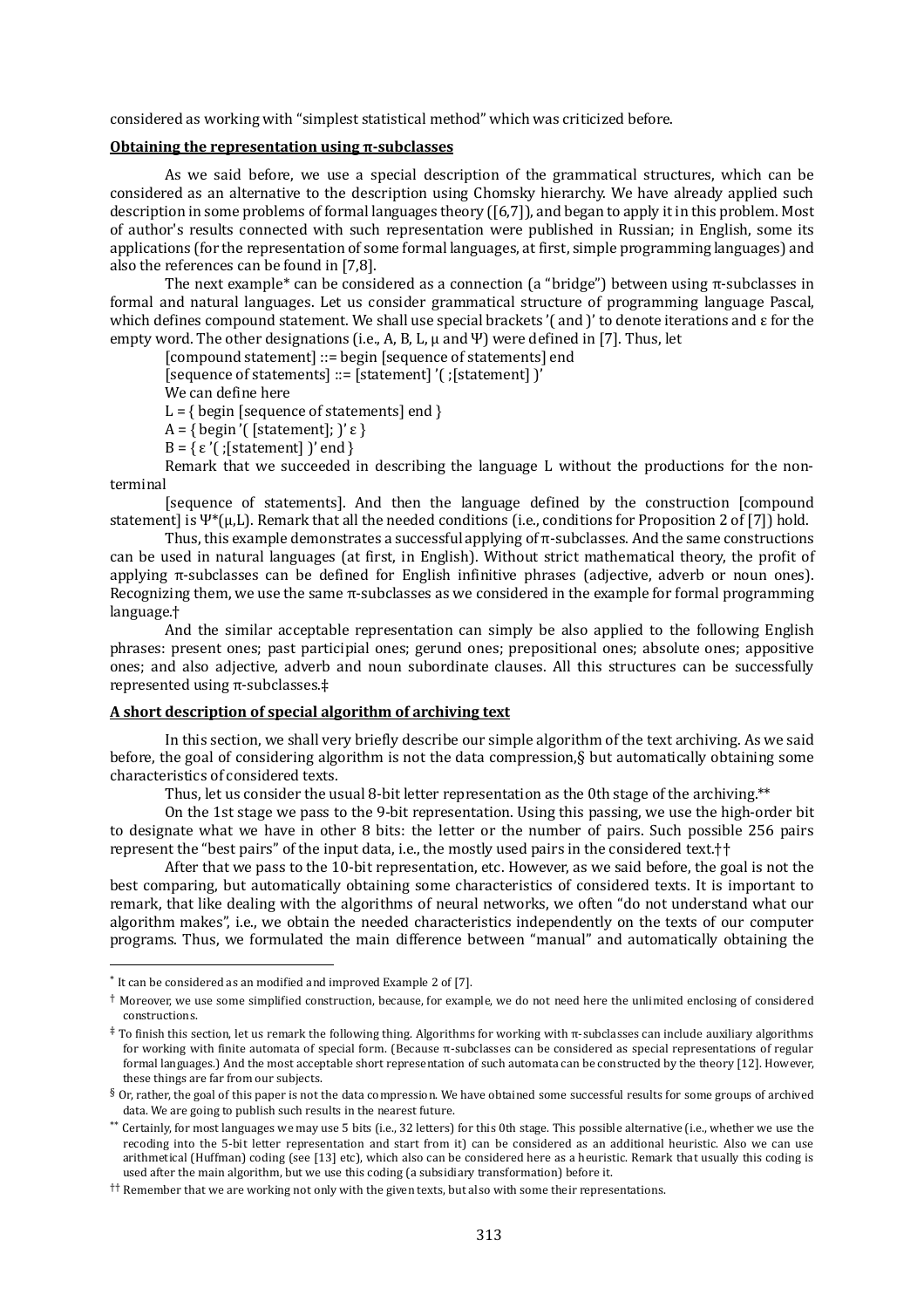characteristics of the given texts.

In the compressing algorithms, this process finishes when the real compressing ends. And in our case, there is better to choose the number of bits before the starting algorithm; but let us remark, that the best choosing number (i.e., for obtaining best possible characteristics) is usually equal to the number when the compressing ends.

#### **A short description of special clustering algorithm**

In this section, we consider a short description of our clustering algorithm; the used notation is standard for such area. Thus, let Rij be minimal distance\* between elements belonging to the clusters having numbers i and i, and ri is the maximal distance between 2 elements of cluster number i. The standard clustering algorithms and also heuristical algorithms for clustering quality usually use values

$$
f(\min_{i,j}(R_{ij})) + g(\max_i(r_i)),
$$

where f and g are special increasing functions (depending on concrete problem, on concrete algorithm, etc), and i and j have all the possible values.

Unlike standard algorithms, we use the same formula, but values ri have other sentences. Namely, let:

i be the considered cluster;

m1,...,mn be all the its elements:

lmn be the distance between its elements having numbers m and n;

(M1,..., MN) be some finite sequence of the elements m1,...,mn (certainly, all these elements belong to the considered cluster) and including each of them at least 1 time.

Then we set

$$
r_i = \min_{(M_1, ..., M_N)} \left( \max_{0 < K < N} (l_{M_K M_{K+1}}) \right).
$$

Remark that the given definition is not an algorithm, but we can simply obtain some algorithms (for obtaining ri,) constructed on its base.

The practical programming† shows the acceptability of this algorithm in various problems. As we said before, we use it to obtain some texts which seem to belong to the same author.

## **Conclusion**

Let us consider a generalization of previous sections.

By the author's opinion, the main weakness of previous approaches for determination of the author's literary style is the over- passion of syntactical analysis of the texts, and at first (as the main characteristic of the considered texts) storing and processing trivial frequency statistic of the used words. And we focus the main attention to the analysis of the morphological formal constructions of the author's sentences, at first, to the special characteristics of used morphemes. We also are going to continue the described before multiheuristical approach to discrete optimization problems; we mean here its applying to some sub-problems considered in this paper.

Thus, we have considered the brief description of our method for the possible technique for determination of the author's literary style. And, as we said before, we are going to publish some result of practical programming in the next papers.

Работа выполнена при поддержке Российского фонда фундаментальных исследований, соглашение по *проекту №16-47-630829.*

# **References**

- 1. A.Markov: On an application of statistical method. Izvestia Imperatorskoy Akademii Nauk (Russian Academy of Sciences Ed.), 1916, Ser.VI, Vol.X, No.4, 239–239 (in Russian).
- 2. E.Charniak: Statistical language learning. MIT Press, 1993.
- 3. http://www.rusf.ru/books/analysis/history.htm (in Russian).
- 4. http://www.computerra.ru/offline/2000/338/3010/ (in Russian).
- 5. J.Кjetsaa, S.Gustavsson, B.Beckman, S.Gil: The Authorship of The Quiet Don. Solum Forlag A.S., Oslo and Humaities Press, N.J., 1984.

 $\overline{a}$ 

<sup>\*</sup> Let us also remark, that we have to have a priory defined metrics there. However, we have indirectly said about such possible metrics in Introduction: we said that we apply our multiheuristical approach solving some discrete optimization problems to special comparing of two long string representing two considered texts. And this comparing forms the needed metrics.

<sup>†</sup> See some references in [11, 14].